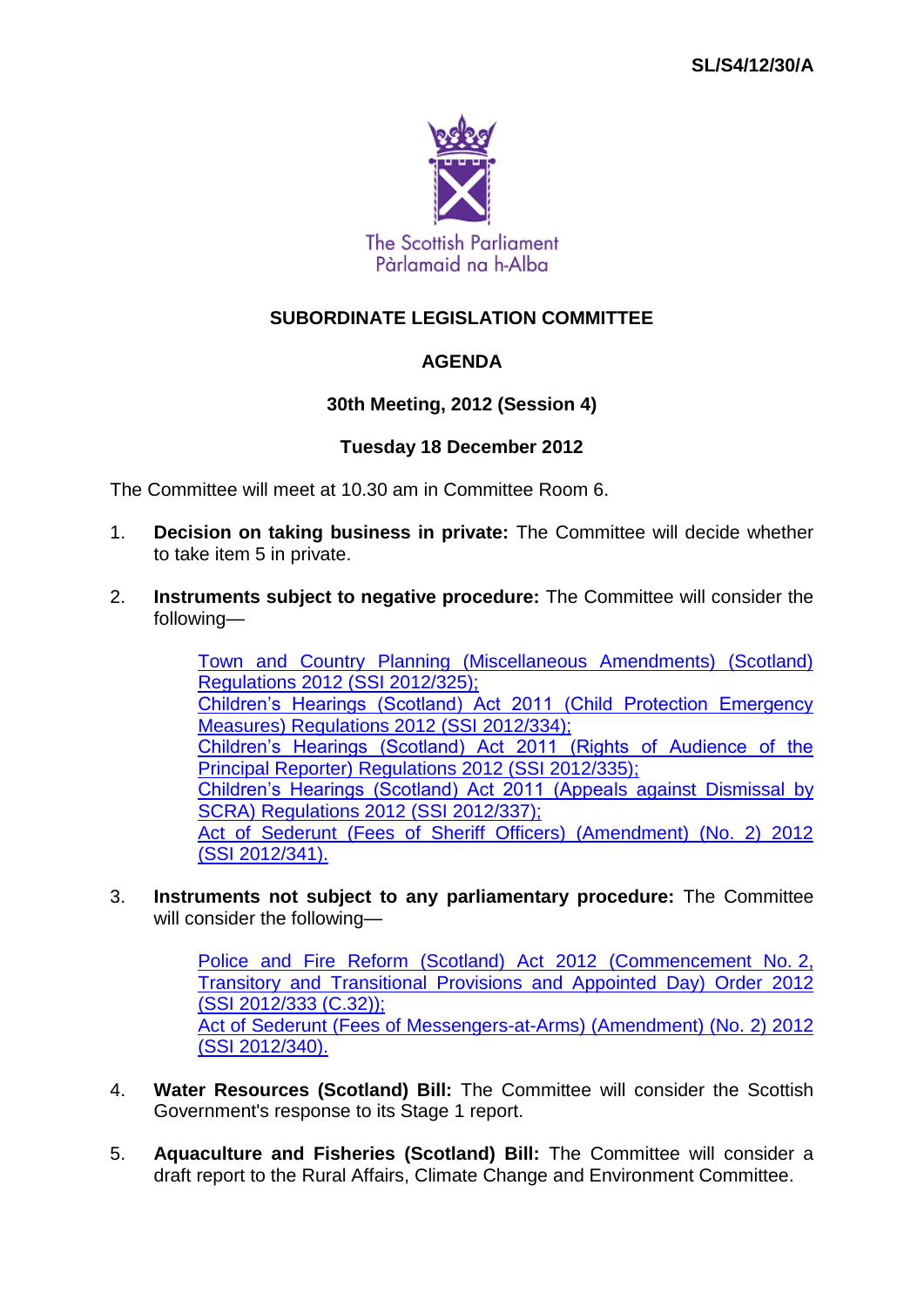# **SL/S4/12/30/A**

Euan Donald Clerk to the Subordinate Legislation Committee Room T1.01 Tel: 0131 348 5212 Email: euan.donald@scottish.parliament.uk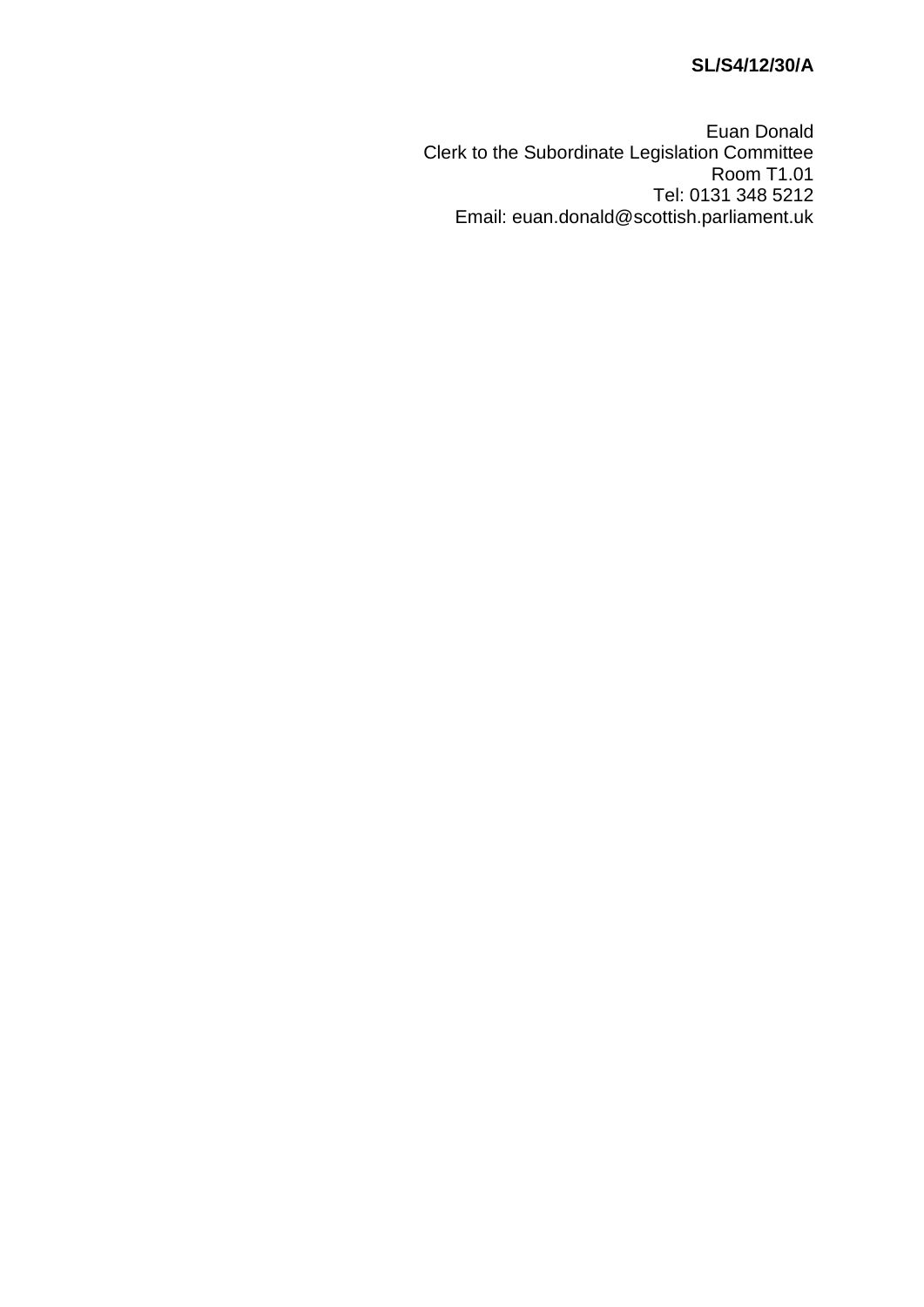| The papers for this meeting are as follows—                                       |                   |
|-----------------------------------------------------------------------------------|-------------------|
| <b>Agenda Items 2 and 3</b>                                                       |                   |
| Legal Brief (private)                                                             | SL/S4/12/30/1 (P) |
| <b>Agenda Item 2</b>                                                              |                   |
| <b>Instrument Responses</b>                                                       | SL/S4/12/30/2     |
| <b>Agenda Item 4</b>                                                              |                   |
| <b>Water Resources (Scotland) Bill (as introduced)</b>                            |                   |
| <b>Water Resources (Scotland) Bill</b><br>(Delegated Powers Memorandum)           |                   |
| <b>Water Resources (Scotland) Bill (SLC Stage 1 Report)</b>                       |                   |
| <b>Briefing Paper</b>                                                             | SL/S4/12/30/3     |
| <b>Agenda Item 5</b>                                                              |                   |
| <b>Aquaculture and Fisheries (Scotland) Bill (as introduced)</b>                  |                   |
| <b>Aquaculture and Fisheries (Scotland) Bill</b><br>(Delegated Powers Memorandum) |                   |

Briefing Paper (private) SL/S4/12/30/4 (P)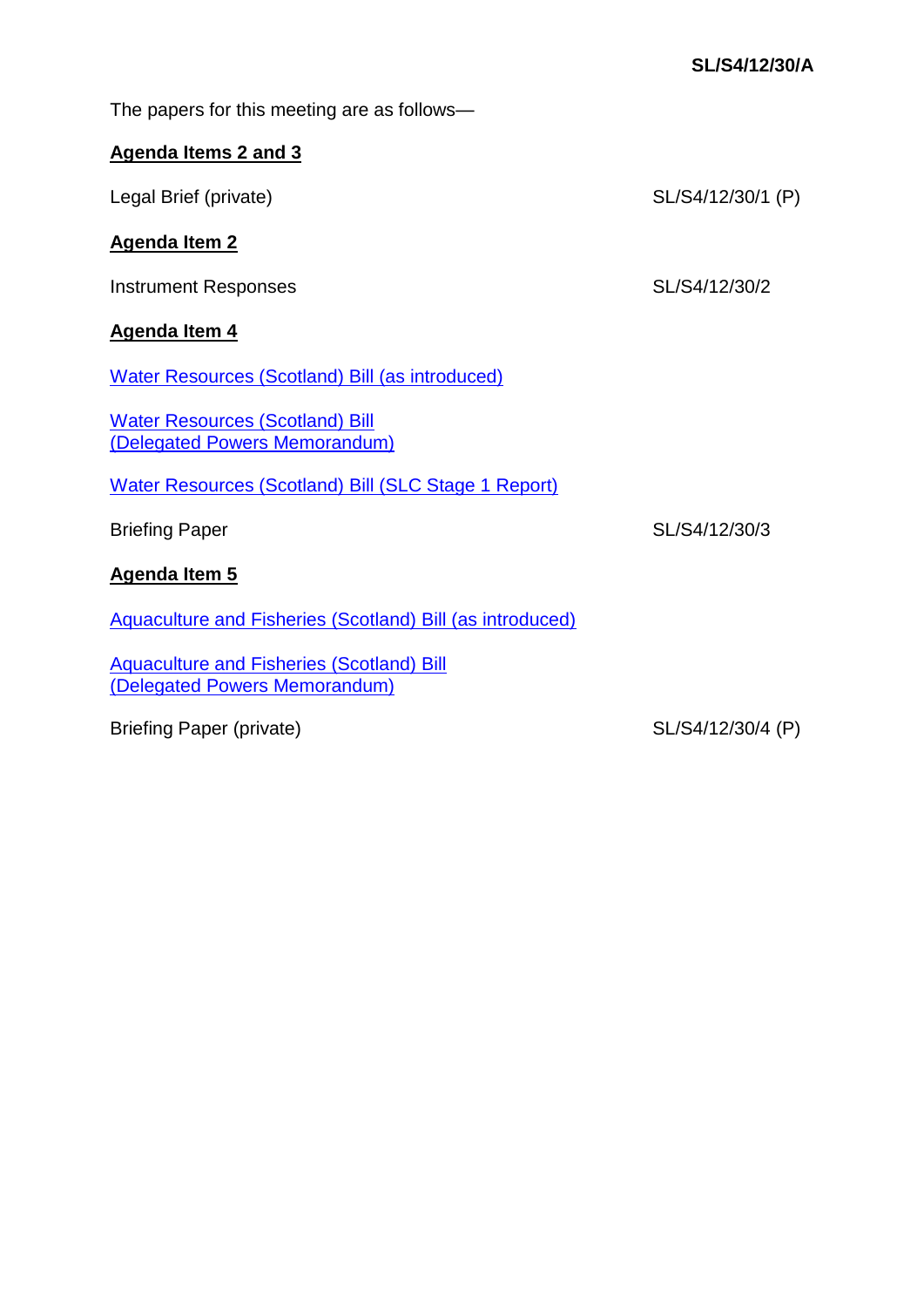### **SUBORDINATE LEGISLATION COMMITTEE**

**30th Meeting, 2012 (Session 4)**

## **Tuesday 18 December 2012**

### **Instrument Responses**

## **INSTRUMENTS SUBJECT TO NEGATIVE PROCEDURE**

#### **Town and Country Planning (Miscellaneous Amendments) (Scotland) Regulations 2012 (SSI 2012/325)**

#### **On 6 December 2012, the Scottish Government was asked:**

The Regulations make purely consequential amendments, consequential on the draft Public Services Reform (Planning) (Local Review Procedure) (Scotland) Order 2013, and the draft Public Services Reform (Planning) (Pre-application consultation) (Scotland) Order 2013, which have both been laid in draft under the powers in section 17 of the Public Services Reform (Scotland) Act 2010 ("the 2010 Act").

Section 17(9) provides a specific ancillary power, for an order under that section to contain such consequential, etc. provisions as Ministers consider appropriate. The Parliament has determined that such an order is subject to the "super-affirmative" procedures set out in sections 25 to 27 of that Act. These consequential Regulations (made under enabling powers in relation to planning applications etc. in the 1997 Act which are subject to the negative procedure) are made on the assumption that the Parliament by the "super-affirmative" procedure will approve the modifications to sections 35A and 43A of the 1997 Act proposed in those 2 draft Public Services Reform Orders.

Please explain therefore:

1. Why has it been considered appropriate to make these provisions under the powers in the 1997 Act which are cited in the preamble, given that at the date of making this instrument the Parliament has yet to approve the proposed amendments to sections 35A and 43A of the 1997 Act, which amendments enable the purely consequential provisions in these Regulations?

2. Why the Scottish Government has not made these provisions under the specific power in section 17(9) of the 2010 Act (by adding them to the 2 draft Public Services Reform Orders), which attracts the "super-affirmative" procedure - but has chosen to make the provisions under the powers in the 1997 Act which are subject to the lesser scrutiny procedure?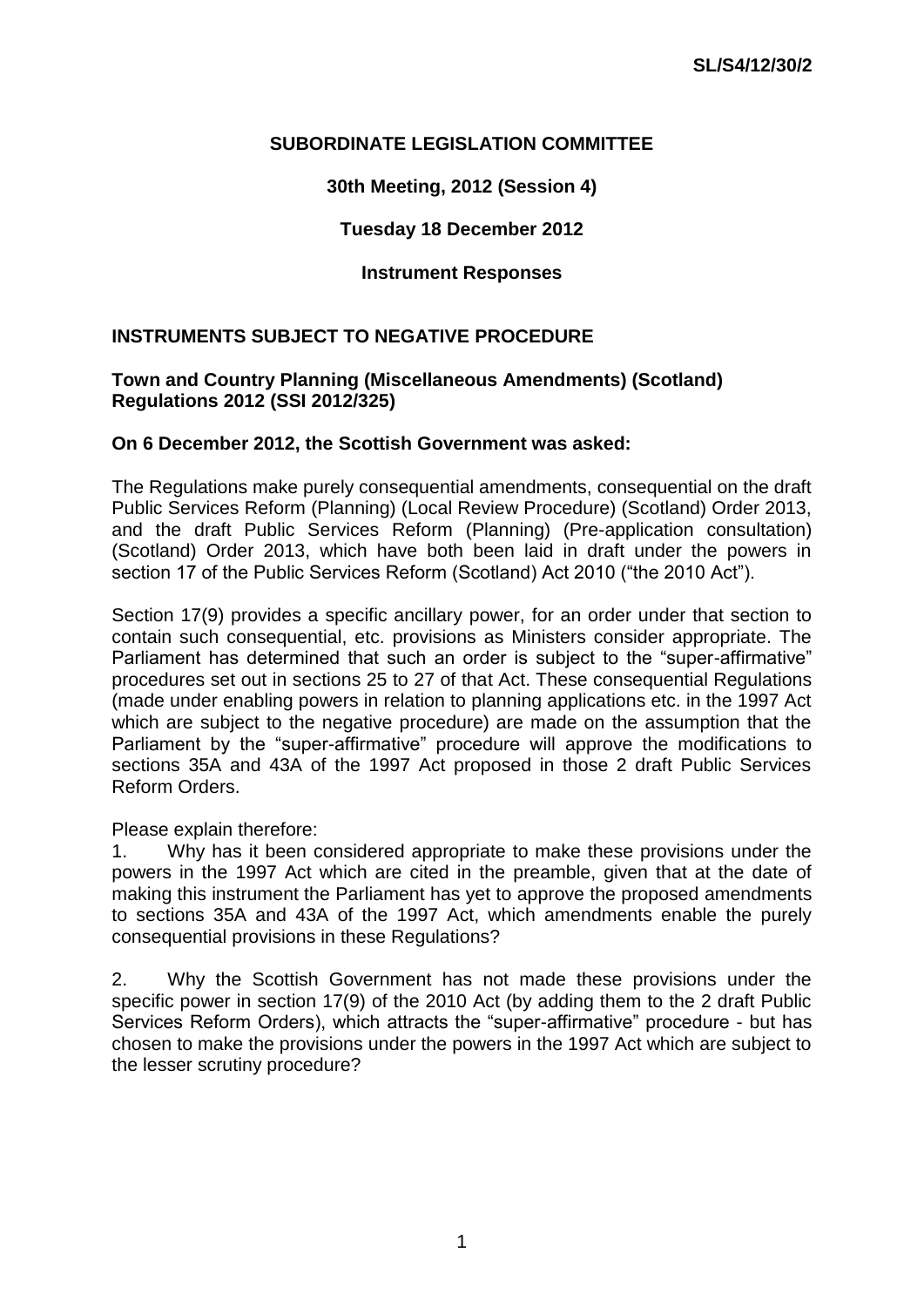### **The Scottish Government responded as follows:**

The amendments made by the Regulations to the Town and Country Planning (Development Management Procedure) (Scotland) Regulations 2008 and Town and Country Planning (Schemes of Delegation and Local Review Procedure) (Scotland) Regulations 2008 (together referred to below as "the 2008 Regulations") are made in anticipation of changes being made to the Town and Country Planning (Scotland) Act 1997 ("1997 Act") by the provisions of the draft Public Services Reform (Planning) (Local Review Procedure) (Scotland) Order 2013, and the draft Public Services Reform (Planning) (Pre-application consultation) (Scotland) Order 2013 (together referred to below as "the PSR Act Orders") should the PSR Act Orders be approved by Parliament.

It was and is recognised that section 17(9) of the Public Services Reform (Scotland) Act 2010 ("the 2010 Act") enables an order made under section 17 to include consequential provisions to amend enactments and that this would have enabled the changes to the 2008 Regulations to have been included in the PSR Act Orders.

The proposed drafts of the PSR Act Orders laid in Parliament in accordance with section 26(2)(a)(i) of the 2010 Act did not, however, include such consequential provisions. The consultation undertaken as required by section 26(1) of the 2010 Act did not raise the need for these consequential changes. To avoid any issues arising as to whether or not changes to the PSR Act Orders to include the consequential provisions would or would not be 'as a result of consultation' (section 26(4) of the 2010 Act) and given highly technical nature of the proposed consequential amendments and the availability of other powers to make the desired changes to the 2008 Regulations, it was considered appropriate to make the amendments to the 2008 Regulations by these Regulations.

It is desirable that the amendments to the 2008 Regulations to be made by these Regulations should come into force on the same date as changes are made to the 1997 Act by the PSR Act Orders (if approved). In making these Regulations the possibility that the Parliament would not approve the PSR Act Orders was recognised.

If the PSR Act Orders are not approved then the amendments made by the Regulations would be unnecessary. The amendments made by the Regulations could then be revoked, however, they would not in the meantime adversely impact on the operation of the planning system.

Regulation 2(2) of these Regulations makes a consequential amendment to regulation 11 of the Town and Country Planning (Development Management Procedure) (Scotland) Regulations 2008 to remove the requirement for applications under section 42 of the 1997 Act for national or major development to be accompanied by a pre-application consultation report. The requirement to prepare a pre-application consultation report is set out in section 35C(1). In the event that changes to the 1997 Act contained in the draft Public Services Reform (Planning) (Pre-application consultation) (Scotland) Order 2013 were not to be made then the requirement to prepare a pre-application consultation report would remain in place. An applicant would in practice still have to submit the report with the application as,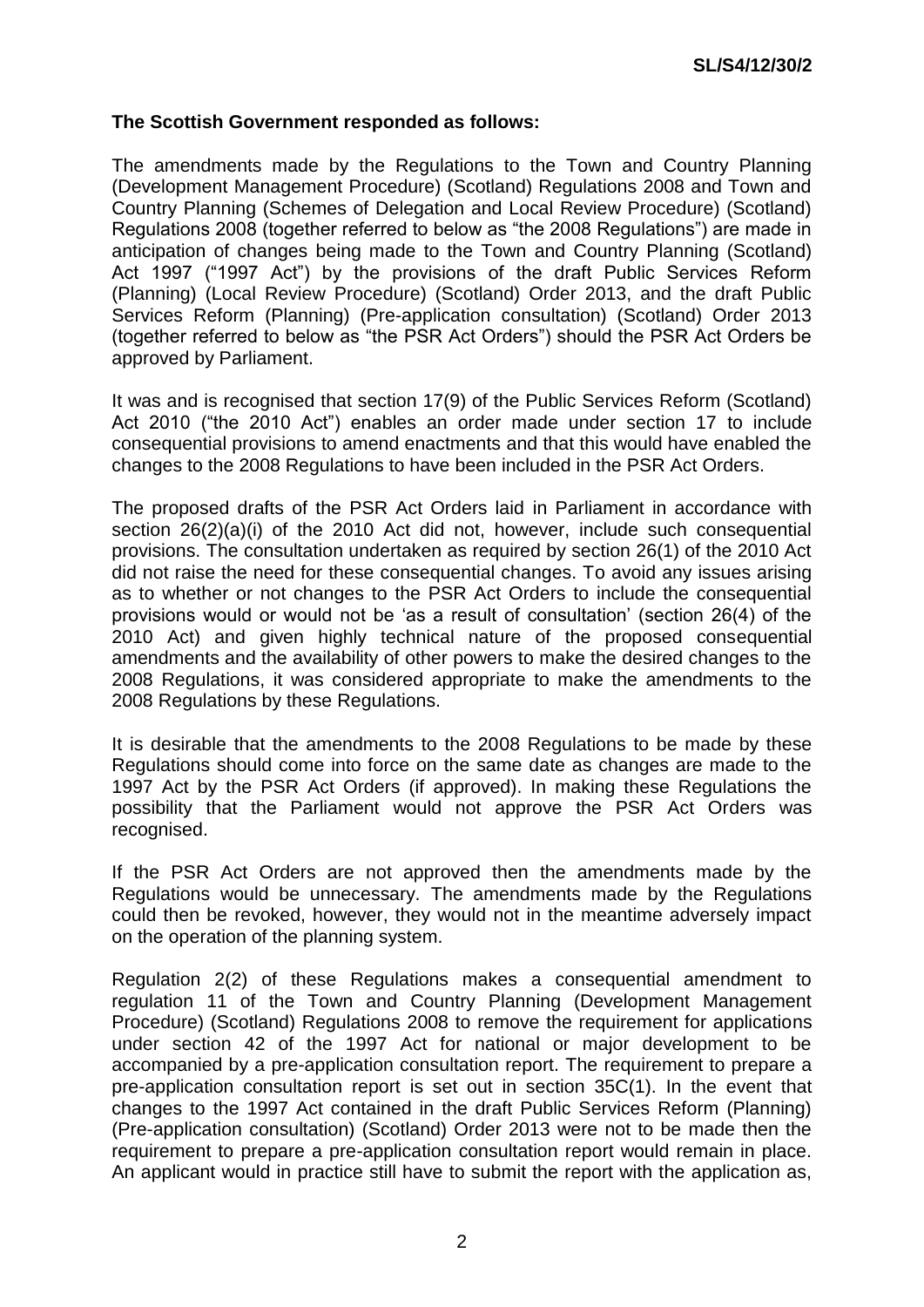in terms of section 39(1A), the planning authority must decline to determine the application if there has been a failure to comply with pre-application consultation requirements. A pre-application consultation report would either be submitted to provide evidence of compliance with the pre-application consultation requirements or the planning authority could request the applicant to provide a pre-application consultation report under section 39(1B).

The changes made by regulation 2(3) to regulation 26 of the Town and Country Planning (Development Management Procedure) (Scotland) Regulations 2008 and by regulation 3(2) to regulation 2 of the Town and Country Planning (Schemes of Delegation and Local Review Procedure) (Scotland) Regulations 2008 would have no practical effect if the changes proposed by the draft Public Services Reform (Planning) (Local Review Procedure) (Scotland) Order 2013 are not made. These changes both relate to the possibility of an extension to a prescribed period being agreed between the applicant and the person appointed to deal with the application. Such agreement is only possible if the Order is made.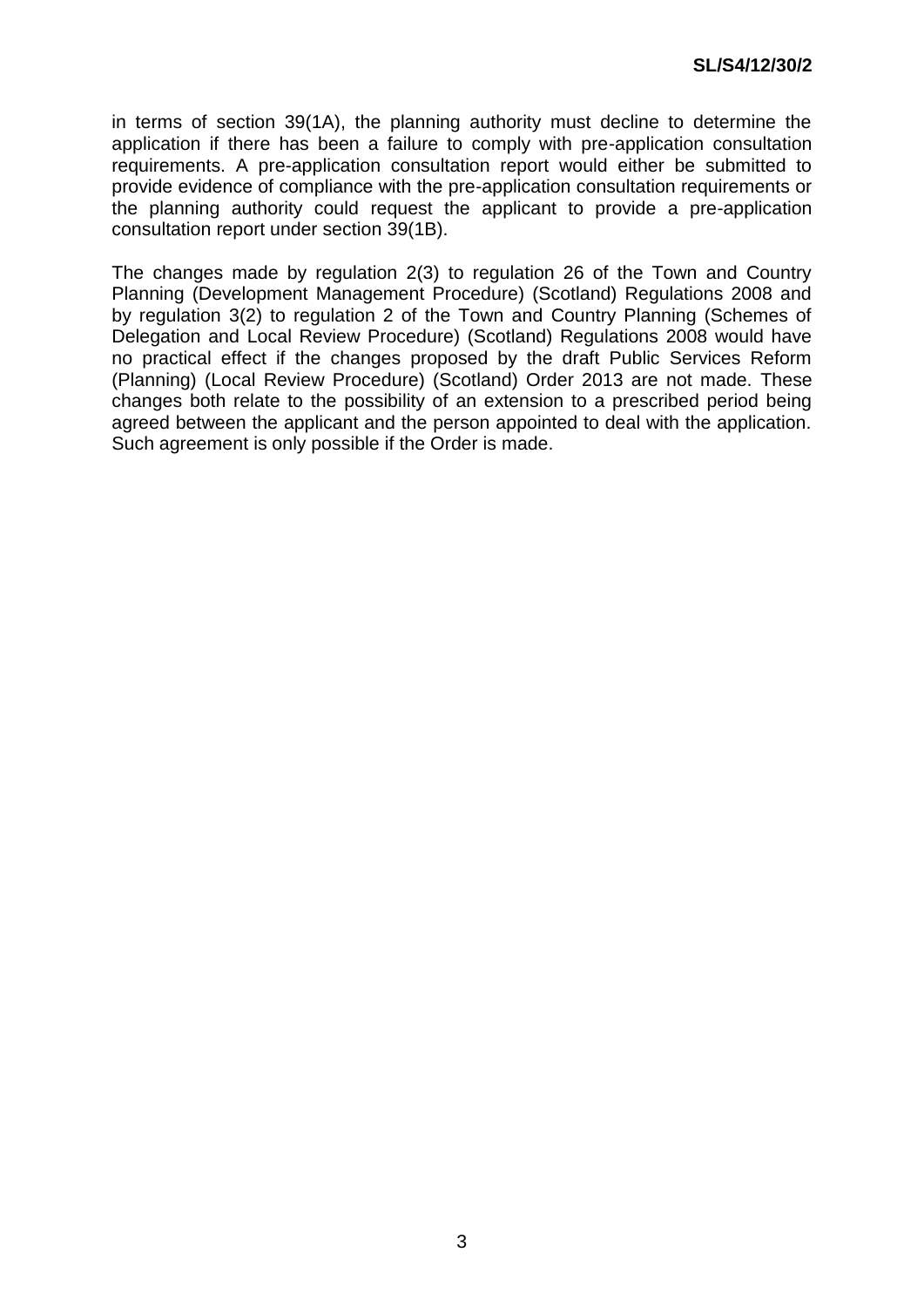# **SUBORDINATE LEGISLATION COMMITTEE**

# **30th Meeting, 2012 (Session 4)**

# **Tuesday 18 December 2012**

# **Water Resources (Scotland) Bill**

## **Response from the Scottish Government**

## **Background**

1. The Subordinate Legislation Committee reported on the delegated powers in the Water Resources (Scotland) Bill on 1 November 2012 in its [48th Report of 2012.](http://www.scottish.parliament.uk/parliamentarybusiness/CurrentCommittees/56165.aspx)

2. The response from the Scottish Government to this report is reproduced in the appendix.

3. The Stage 1 debate is due to take place on Wednesday 19 December 2012.

### **Scottish Government response**

*Section 2 – Power to direct public bodies*

4. In its Stage 1 report, the Committee concluded that there is a public interest in the terms of directions to public authorities on how they operate with a view to developing the value of Scotland's water resources. Accordingly, the Committee recommended that the Scottish Government consider whether such directions, while not exercisable as subordinate legislation, should be subject to consultation and publication requirements.

5. In its response, the Scottish Government indicates that any directions issued to public authorities must be in line with the proper exercise of the functions of the designated body concerned.

6. The Scottish Government feel that a requirement for such directions to be subject to public consultations would be "unduly burdensome." However, they further state that public authorities would be consulted in advance of any directions being made.

7. Therefore, whilst agreeing that directions to public authorities may be of public interest, the Scottish Government does not believe that such directions should be subject to consultation and publications requirements.

## *Section 14(1)(c) – grounds for suspension and revocation*

8. In its report, the Committee concluded that setting out the grounds on which consents granted for large scale abstraction may be suspended or revoked is a matter of importance in which there is a significant public interest. It therefore recommended that the power to set additional grounds which will empower Ministers to suspend or revoke consents should be subject to the affirmative procedure.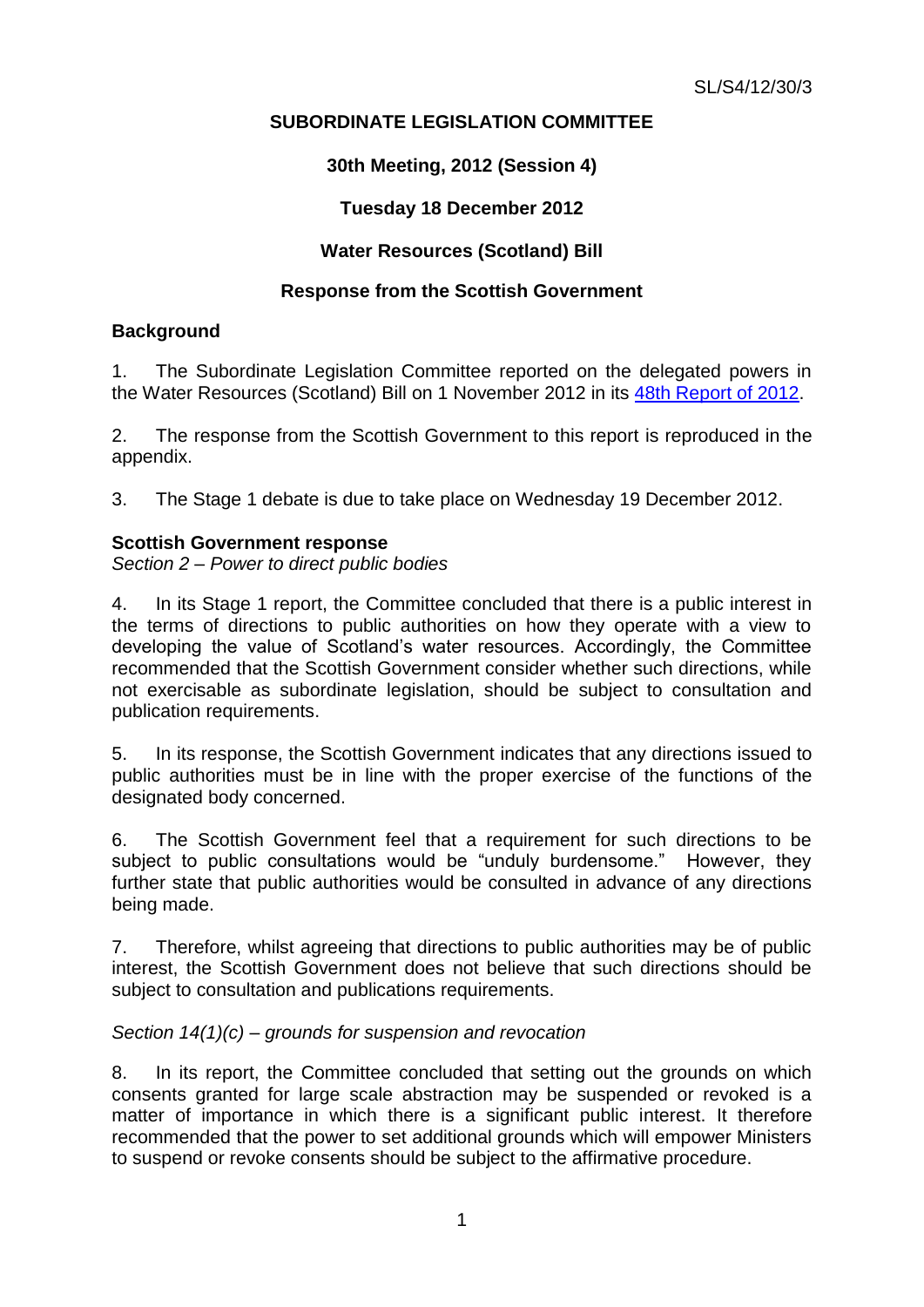9. In its response, the Scottish Government accepted this recommendation, acknowledging the reasons stated by the Committee to be valid.

*Section 19(4) – control of water abstraction: references to Controlled Activities Regulations*

*Section 31 – references to priority substances*

*Section 34 – common maintenance – references to Controlled Activities Regulations*

*Section 46 – water shortage orders – references to Controlled Activities Regulations*

10. The Committee considered these four powers together as they all raise the same issue.

11. In its report, the Committee concluded that the existing power in section 20 of the Water Environment and Water Services (Scotland) Act 2003 is sufficient to deliver the Scottish Ministers' policy objective. Accordingly, it did not consider it necessary to confer the further powers proposed. The Committee observed that to do so would authorise a reduction in the parliamentary scrutiny of such provisions from that previously established by the Parliament and did not consider this to be appropriate. It therefore recommended that the powers should be removed from the Bill.

12. The Scottish Government does not agree with the Committee's recommendation. They believe that the provisions in these powers provide an appropriate level of parliamentary scrutiny in the specific circumstances of minor amendments to primary legislation consequential on changes to the Controlled Activities Regulations being required.

13. The Scottish Government acknowledge that powers in the Water Environment and Water Services (Scotland) Act 2003 could be used in these circumstances. However, they believe that doing so would not be an appropriate use of Parliament's time.

14. As a result, they have created a new power in the Bill, which is subject to negative procedure, to make such consequential amendments.

#### *Conclusion*

15. Unless amendments that will affect the delegated powers provisions are made to the Bill at Stage 2 the Committee will not consider it again. Members are therefore invited to make any comments they wish on the Bill at this stage.

#### **Recommendation**

16. **Members are invited to note the Scottish Government's response on the Bill and to make any comments they wish at this stage.**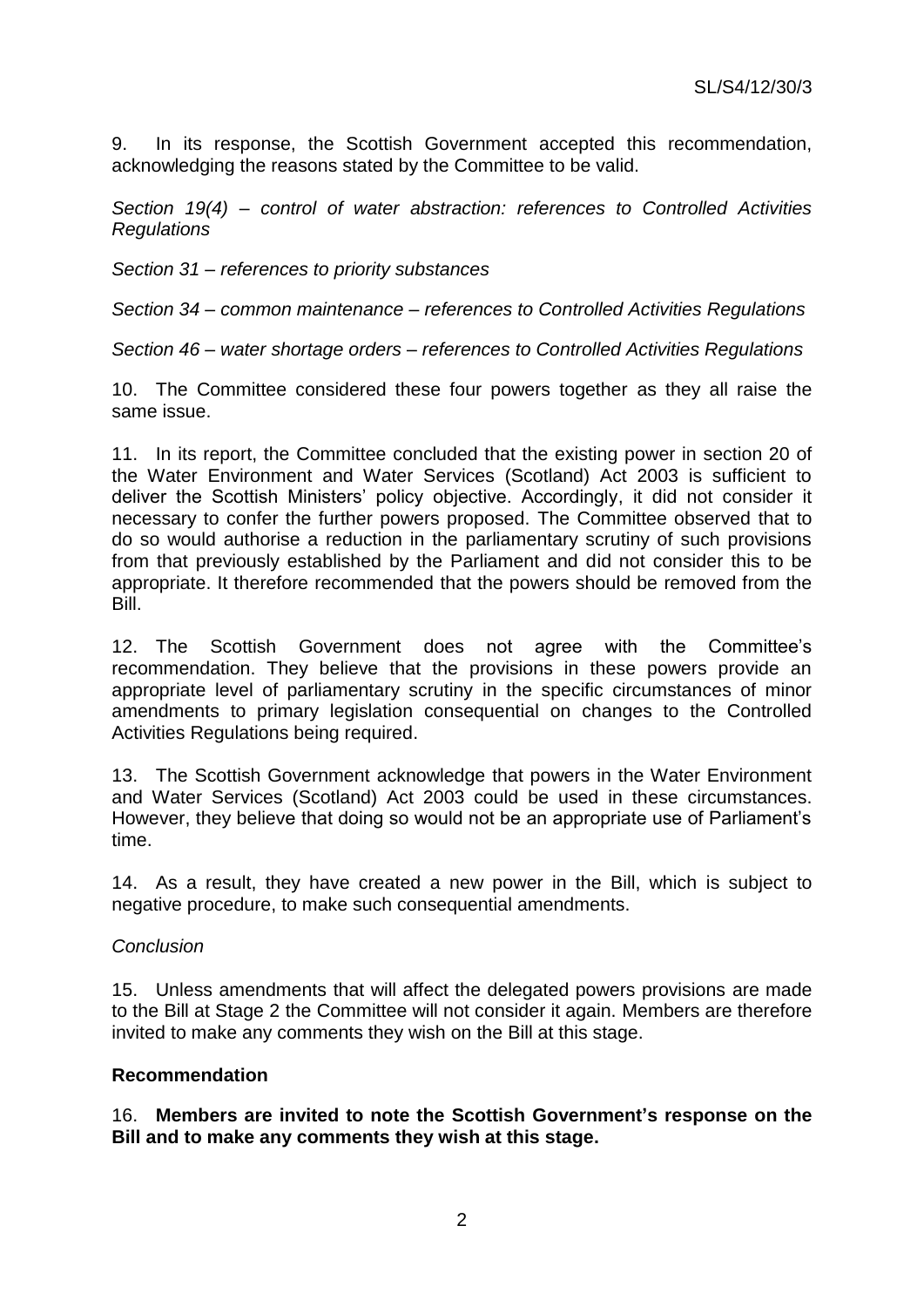## **Appendix**

**Correspondence Dave Brown, Water Industry Team dated 26 November 2012**

### **Section 2 – Power to direct public bodies**

**Given the public interest in water as a commodity for general use the Committee considers that there is a public interest in the terms of directions to public authorities on how they are to operate with a view to developing the value of Scotland's water resources. Accordingly the Committee recommends that the Scottish Government considers whether such directions, while not exercisable as subordinate legislation, should be subject to consultation and publication requirements.**

#### Scottish Government response

We are not minded to accept. We agree that there could be public interest in the terms of directions issued to public authorities about this agenda. However, the power to direct the bodies concerned is only "as to the exercise of their functions". As such, any direction issued under this power must be consistent with the proper exercise of the functions of the designated body concerned. We think that it would be unduly burdensome to require such directions to be the subject of public consultation. However, any designated body which is to be the subject of such a direction will be consulted in advance of a direction being made.

### **Section 14(1)(c) – grounds for suspension and revocation**

**The Committee is of the view that setting out the grounds on which consents granted for large scale abstraction may be suspended or revoked is a matter of importance in which there is a significant public interest. It therefore recommends that the power to set additional grounds which will empower Ministers to suspend or revoke consents should be subject to the affirmative procedure.**

#### Scottish Government response

We are minded to accept this recommendation, as we accept that varying the grounds on which consents for large scale abstraction may be suspended or revoked would be of sufficient public interest to merit Parliamentary scrutiny by the affirmative procedure.

### **Section 19(4) – control of water abstraction: references to Controlled Activities Regulations**

### **Section 31 – references to priority substances**

**Section 34 – common maintenance – references to Controlled Activities Regulations**

**Section 46 – water shortage orders – references to Controlled Activities Regulations**